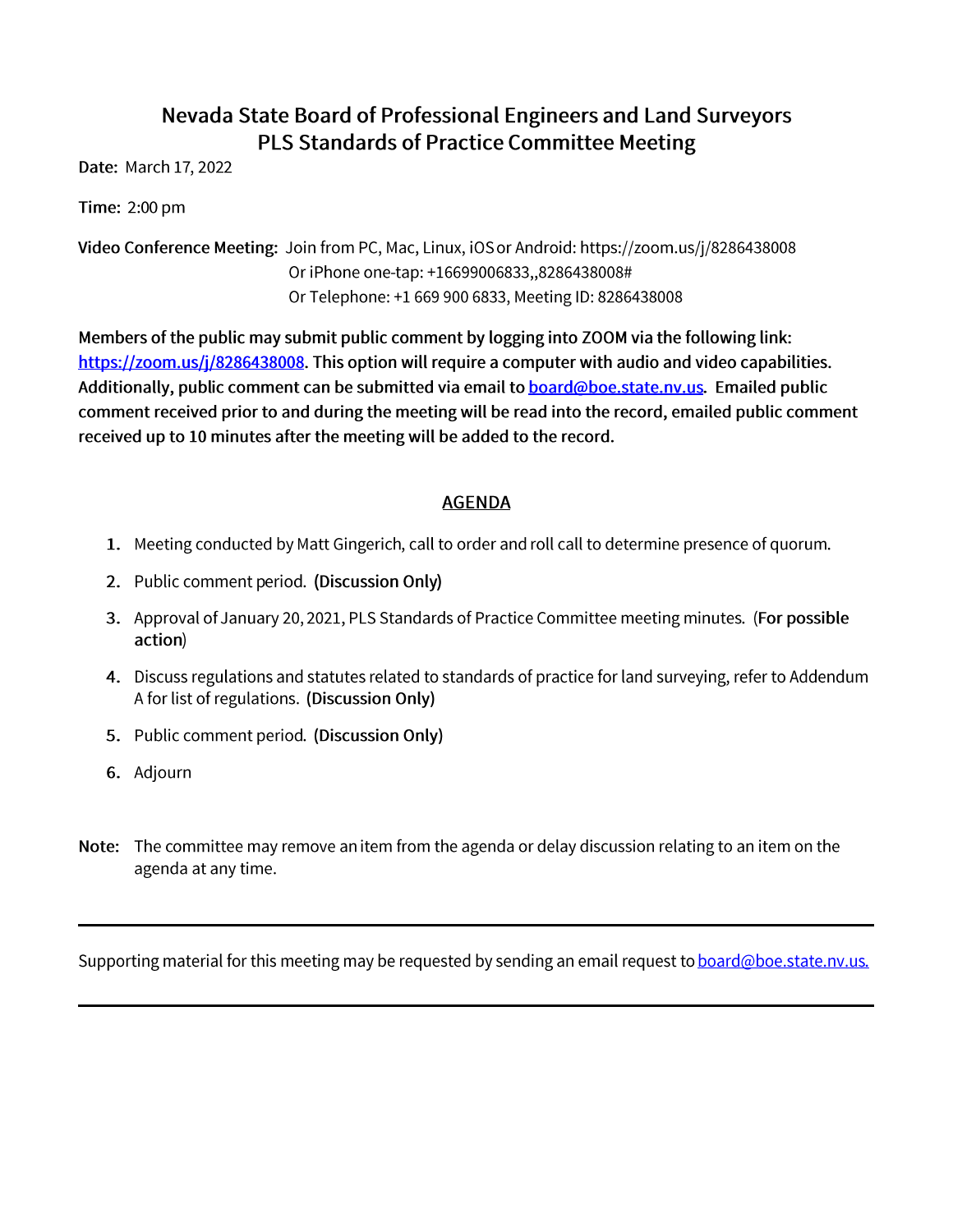## AFFIDAVIT OF POSTING

The undersigned affirms that in accordance with NRS 241.020, this public notice and agenda was posted on or before 9:00 AM on March 11, 2022, on the Nevada State Board of Professional Engineers and Land Surveyors website, http://www.nvbpels.org/, and the State of Nevada's Public Notice website, http://notice.nv.gov, and physically posted at the Reno board office.

> SIGNATURE Name: Patty Mamola Title: Executive Director